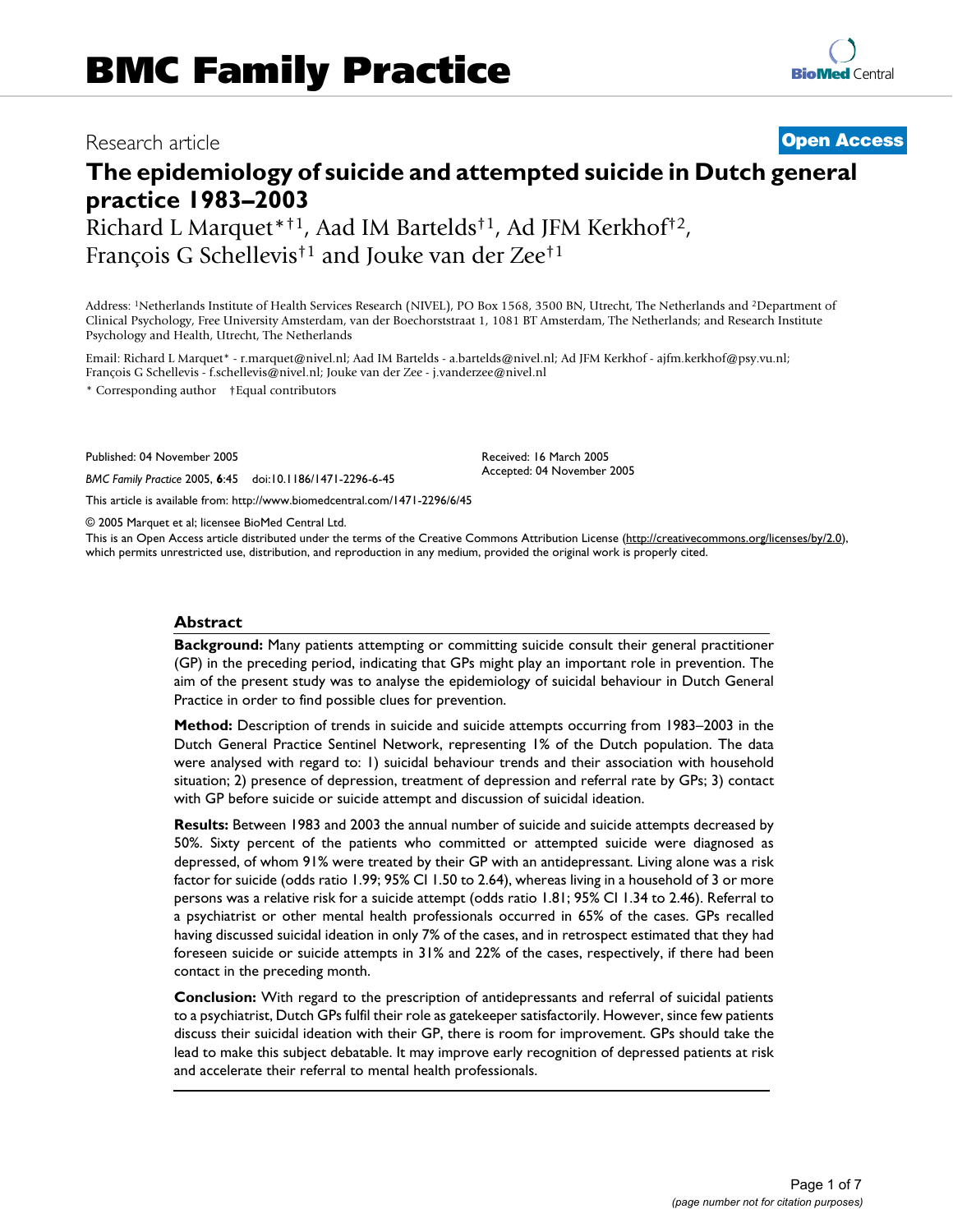### **Background**

As in most Western countries, suicide and suicide attempts are major public health problems in the Netherlands [1]. Suicide is the 14th leading cause of death and the fifth leading cause of years of potential life lost [[2], Statistics Netherlands]. Attempted suicide, being an important risk factor for suicide, is estimated to be as high as 130/ 100,000 which represents a significant burden to the individuals affected, their families and the health services [3]. Many of these patients consult their general practitioner (GP) in the period preceding their suicide or suicide attempt, indicating that GPs might play an important role in prevention [4]. However, knowing that a Dutch GP may lose a patient to suicide only once every 4–5 years, it is clear that early recognition of suicidal patients is difficult [5]. Still, GPs may have ways to prevent suicide and suicide attempts: 1) by addressing patients' emotional problems, 2) screening for depression, 3) probing for suicide ideation and 4) making proper referrals to mental health professionals [6,7]. Our question was: to what extent do Dutch GPs fulfil these requirements? Ever since 1979, suicide and suicide attempts occurring in Dutch general practice are registered by GPs participating in the Dutch Sentinel Network [5]. In order to find clues for early recognition of suicide-endangered patients we analysed relevant data from the Network over the period 1983–2003.

#### **Methods**

The data were derived from the Dutch Sentinel Practice Network, which has been operational since 1970; it constitutes a sample of about 65 GPs, covers about 1% of the Dutch population, and is representative of the total population (16.3 million in 2003), with regard to age, sex, geographical distribution, and level of urbanisation. Over 95% of non-institutionalised citizens in the Netherlands are registered with a GP. The Dutch Sentinel Network structure takes account of the geographical distribution of the population and its spread over areas with different degrees of urbanisation. A census is held every two years among the practice populations involved, in order to determine the size and composition of the population to which the gathered data is to be related. The Dutch Sentinel Network has been participating in many national [5,8,9] and international projects. The oldest international project is the European Influenza Surveillance Scheme [EISS; [10]]. Using specific forms, GPs participating in the network report weekly to our Institute on the incidence of various diseases, types of diagnosis and events, including requests for euthanasia, and suicide and suicide attempts. For every case of suicide or suicide attempt reported anonymously by the sentinel GPs, additional data are provided with regard to: 1) age and sex, 2) previous attempts, 3) method and place, 4) number of persons in the household, 5) previous contact with the GP, 6) nature of this contact, 7) presence of depression



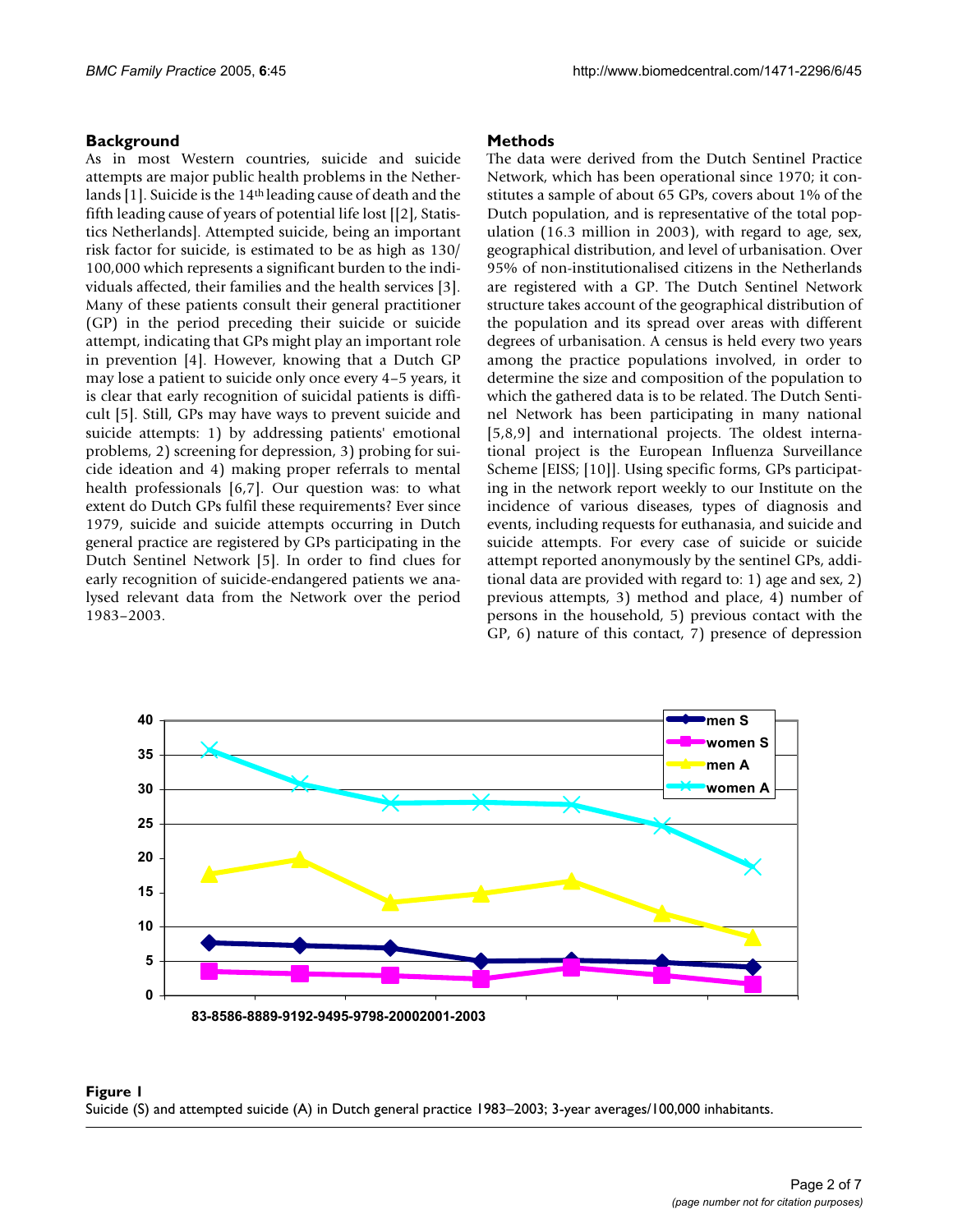

Age distribution of suicides (S) and attempted su **Figure 2** icides (A) of men an women 1983–2003; % of total Age distribution of suicides (S) and attempted suicides (A) of men an women 1983–2003; % of total.

(defined according to guidelines by the Dutch GP Association [NHG, [11]], and its treatment, 8) referral to mental health professionals, and 9) whether the GP had foreseen the suicide or suicide attempt.

### **Results**

#### *Suicides and suicide attempts: numbers, age distribution and relationship with household*

From 1983–2003 a total of 248 suicides (169 men and 79 women) and 1,231 suicide attempts (409 men and 822 woman) were registered. As far as GPs were informed, most suicides (total 75%; 80% for men, 65% for women) were committed at first attempt. Likewise, 67% of male non-fatal suicidal behaviour and 59% of female non-fatal behaviour were considered to be first attempts.

In figure 1 the 3-year averages of the number of suicides and suicide attempts per 100,000 inhabitants are depicted. It can be observed that both rates gradually decreased over time. Compared to the 1983–1985 period the average number of suicides and suicide attempts in the 2001–2003 period was almost 50% lower, both for men and women. A similar trend has been identified nationally, indicating that the sample from the sentinel network is representative [2]. The total number of suicides decreased from 11.2 to 5.7/100,000; the number of suicide attempts decreased from 53.5 to 27.0/100,000.

The age distribution of suicides and suicide attempts is given in figure 2. About 50% of all suicides and 70% of all suicide attempts were committed between the age of 20 and 50 years. Prominent peaks occurred in the age group of 30–39 years, except for suicide attempts in women, which reached their highest proportion between 20 and 29 years. It is noteworthy that in persons older than 60 years the proportion of attempted suicides decreased, whereas suicide in elderly men and women did not. Figure 3 shows the percentage of persons who committed suicide or attempted suicide in the context of their domestic situation. Suicides were more common in persons living alone (odds ratio 1.99; 95% CI 1.50 to 2.64), whereas suicide attempts occurred more frequently in households consisting of 3 or more persons (odds ratio 1.81; 95% CI 1.34 to 2.46).

#### *Depression*

More than 50% of the patients (60% of total; 52% men, 68% women) who committed or attempted suicide were diagnosed by their GP as being depressed. On average, the prevalence of depression was about 8% higher in patients who committed suicide than in those who attempted suicide. The characteristics and symptoms of suicidal patients suffering from depression are presented in figure 4. Most of the characteristics were similar for those who died by suicide and for those who attempted suicide.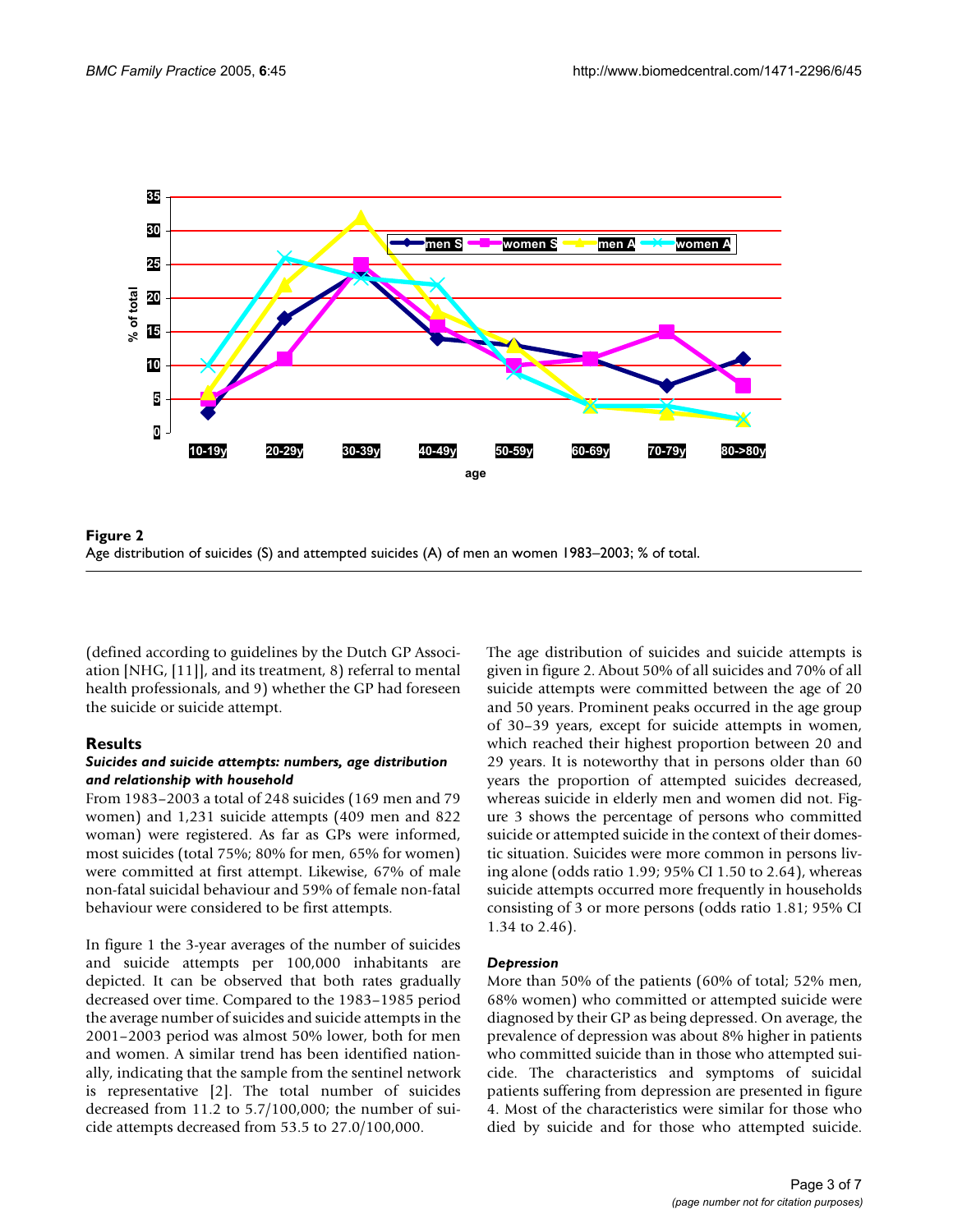



Nearly all depressed patients (91%) were treated with an antidepressant. From 1983 to 1993 the first drug of choice prescribed by the GP was a tri-cyclic antidepressant (TCA); selective serotonin reuptake inhibitors (SSRIs) became increasingly popular thereafter and comprised 83% of the prescriptions for depression in 2003. An important finding was that in only 7% of cases GPs recalled to have discussed suicidal ideation with depressed patients who committed or attempted suicide.

#### *Referral of patients; did the GP foresee suicide or the suicide attempt?*

Sixty-five percent of the patients who ultimately committed suicide and 63% of those who attempted suicide had been referred by their GP to a psychiatrist or an institution for ambulatory mental health care. In the Netherlands, mental health care professionals at these institutions include psychiatrists, psychologists and social workers. The referral frequency steadily increased over time, from 70% in 1983 to 84% in 2003.

Fifty-three percent of the patients who committed suicide and 54% of those who attempted suicide had contacted their GP in the 30-day period preceding the event. In the case of contact GPs mentioned retrospectively that suicide was foreseen in 31% of the cases; when there had been no contact suicide was foreseen in 7% of the cases. For suicide attempts these percentages were 22% and 3%, respectively.

### **Discussion**

A few characteristics of a person at risk of suicide or a suicide attempt do emerge from the present study. Somewhat overstated, the typical profile of a person at risk of suicide in the Netherlands is a young or elderly depressed patient, frequently living alone, most likely to be a man, treated by the GP with a modern antidepressant and rarely speaking of suicidal ideation. Living alone as a risk factor has been cited in many epidemiological studies on suicide. (12, 13, 14). Strong associations between suicide/suicide ideation and different aspects of loneliness, either subjective (feeling lonely) or objective (living alone and being without friends) have been observed (13). The profile of a person at risk for a suicidal attempt is almost the same, except that this depressed patient is more frequently a younger woman not living alone. Most of these characteristics are certainly not exclusively Dutch, they have been cited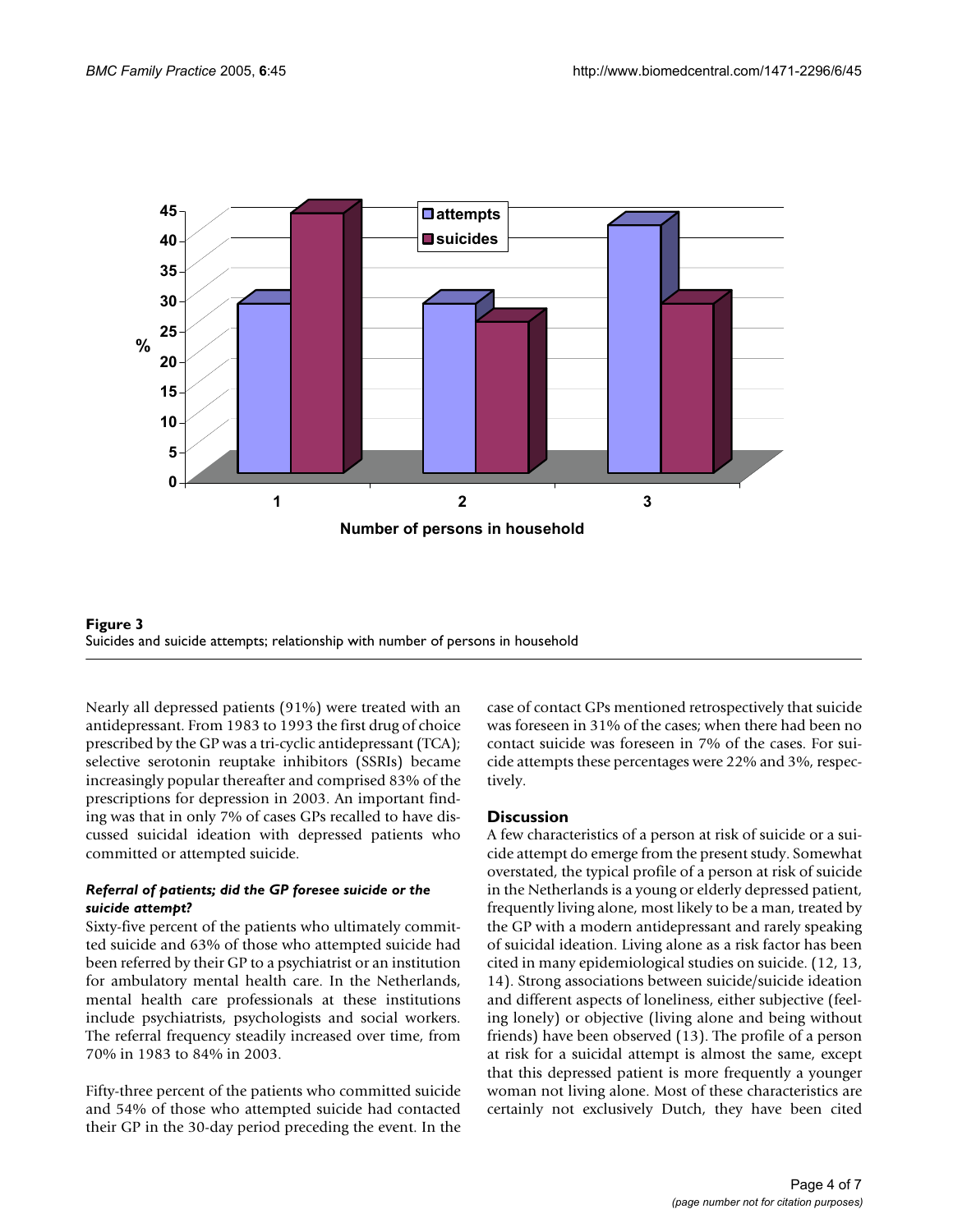

Figure 4 Characteristics and symptoms of suicidal patients suffering from depression.

before by several investigators from different countries [12-19].

Typical for the Dutch situation is that for the first time a more precise estimate can be made about the incidence of attempted suicides in the Netherlands. Earlier estimates were based on a four-year inventory (1989–1991) among general hospitals, psychiatric hospitals and GPs in a defined area around the city of Leiden (3). From these data an incidence of 143/100,000 was calculated. Our results indicate that the mean yearly incidence of attempted suicides reported to GPs in the period 1983– 2003 is 41/100,000. In the Leiden study it was observed that about 40% of all suicide attempts was reported by GPs. If this percentage also applies for the whole country it can be calculated that the incidence of attempted suicides in the Netherlands is lower than estimated in the Leiden study, namely about 100/100,000, an incidence almost similar to that recently calculated for France [20]. Interestingly, the number of attempted suicides reported by GPs in the period 2001–2003 was 50% less than reported in 1983–1985, both for men and women. This coincides with the increased prescription of SSRIs, however there is no proof that this coincidence, which also applies for the reduced number of suicides, has causal aspects. We do not know whether this decreasing trend

fully represents the decline in the incidence of (attempted) suicides, or is also due to a shift from GP to secondary mental health care and psychiatric hospitals. This factor of "missed patients" might also explain why the official trend line for suicides calculated by Statistics Netherlands lies below the trend line calculated from the GP data [[2], Statistics Netherlands].

Depression is the most common psychiatric disorder in patients who attempt or commit suicide [21,22]. The role of the GP in the treatment of depression therefore is of considerable clinical importance. We found that 60% of patients who attempted or committed suicide were diagnosed by their GP as being depressed. This is fairly consistent with percentages cited by others [20]. In the year 2000 the Dutch Sentinel Network registered 440/100,000 new cases of depression [9]. If we relate this number to our data, while realising that being depressed is not the same as being diagnosed as depressed, it can be calculated that about 1% of depressed patients commit suicide and about 5% of depressed patients will attempt suicide. These figures are comparable with those of Khan et al. in the USA who calculated that 0.8% of patients participating in antidepressant trials committed suicide and 2.9% attempted suicide [23]. How does the Dutch GP cope with depressed patients who ultimately commit or attempt suicide, con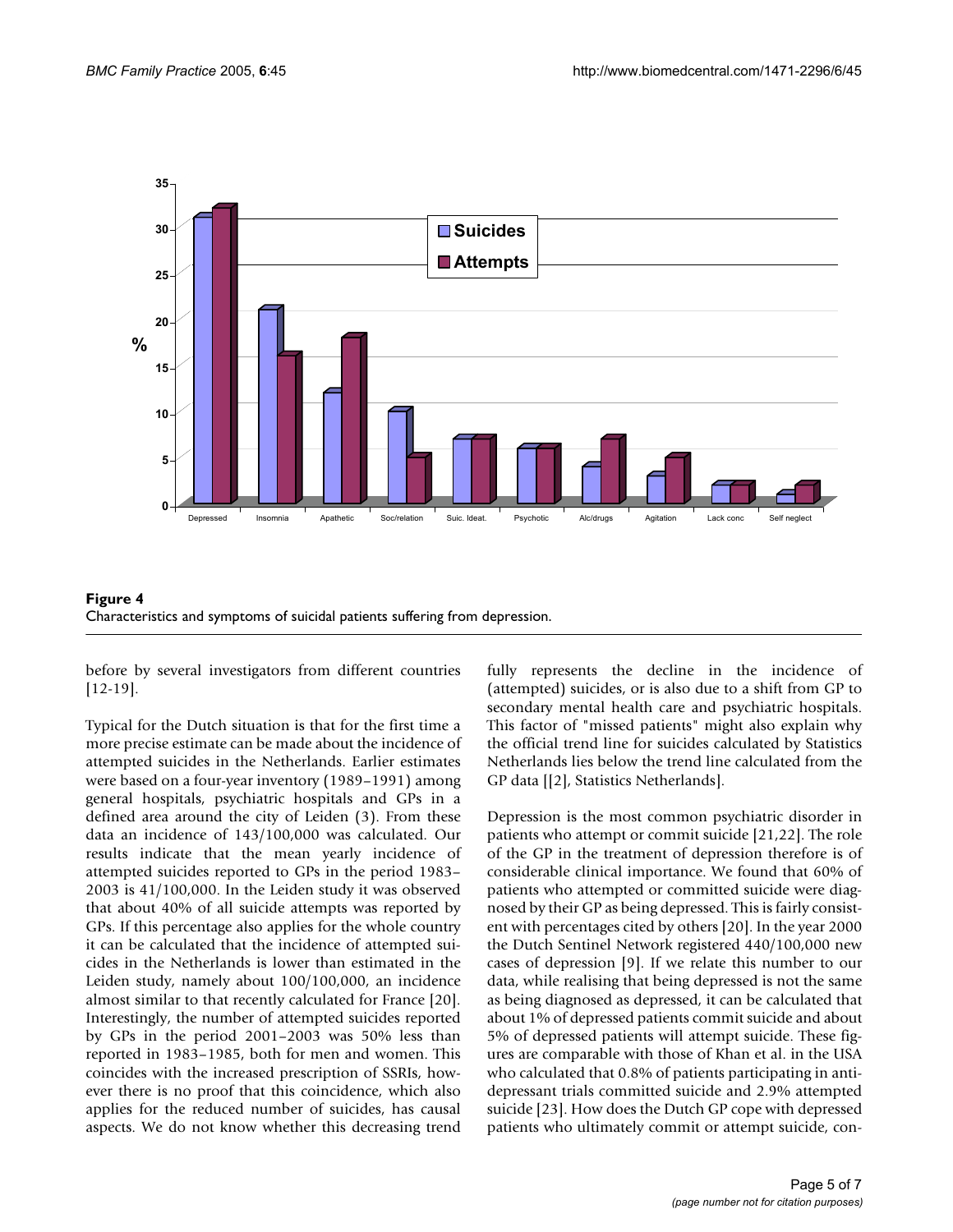sidering that a percentage of 6% is still tantamount to a needle in a haystack? From our survey the following picture emerges: Dutch GPs prescribe antidepressants fairly readily; they have switched almost unanimously to prescribing SSRIs, and refer depressed patients readily to a mental health professional. This sounds like an ideal situation, which is in keeping with the gatekeeper's role of GPs in the Netherlands [24]. With regard to serious depression this policy means that the GP provides the basic medication and leaves the in- depth treatment and responsibility to a psychiatrist and allied mental health caregivers. Still, there is room for improvement. The Dutch GP is either not a great communicator with regard to discussing suicidal ideation, or simply lacks the time to address this emotive subject: GPs recalled to have discussed suicidal ideation with only 7% of the depressed patients that ultimately committed or attempted suicide, which is a low percentage as far as risk assessment is concerned. However, it should be noted that this percentage is only an estimate. It is based on GP's recollection of having discussed suicidal ideation after the patient had attempted or committed suicide. Similar scepticism is warranted on the retrospective estimate whether the GP might have foreseen the suicide or suicide attempt. The relatively high percentages of 'foreseeing' in our analysis if there had been contact in the month preceding the suicide or suicide attempt (31% and 22%, respectively), are also based on GPs' recollection and therefore liable to bias.

### **Conclusion**

With regard to prescribing antidepressants and referring depressed patients to a psychiatrist, Dutch GPs fulfil their role as gatekeeper satisfactorily. However, since few patients discuss their suicidal ideation with their GP, there is room for improvement. Our results suggest that GPs should ask more persistently for suicidal ideation in depressed patients, especially in those living alone. Making this issue debatable may enhance early recognition of high-risk patients and accelerate their referral to mental health professionals.

### **Competing interests**

The author(s) declare that they have no competing interests.

### **Authors' contributions**

RLM and AIMB performed the data analysis. AIMB also developed the study concept and headed its coordination. JvdZ and FGS participated in the design and coordination of the study. AJFMK contributed to the design and draft of the manuscript.

All authors read and approved the final manuscript.

#### **References**

- 1. Chishti P, Stone DH, Corcoran P, Williamson E, Petridou E, EURO-SAVE Working Group: Suicide mortality in the European Union. *Eur J Public Health* 2003, 3:108-14.
- 2. **Statistics Netherlands (Centraal Bureau voor de Statistiek)** [<http://statline.cbs.nl>]
- 3. Arensman E, Kerkhof AJFM, Hengeveld MW, Mulder JD: **[Medically](http://www.ncbi.nlm.nih.gov/entrez/query.fcgi?cmd=Retrieve&db=PubMed&dopt=Abstract&list_uids=7629465) [treated suicide attempts: a four years monitoring study of](http://www.ncbi.nlm.nih.gov/entrez/query.fcgi?cmd=Retrieve&db=PubMed&dopt=Abstract&list_uids=7629465) [the epidemiology in The Netherlands.](http://www.ncbi.nlm.nih.gov/entrez/query.fcgi?cmd=Retrieve&db=PubMed&dopt=Abstract&list_uids=7629465)** *J Epidemiol Community Health* 1995, **49:**285-9.
- 4. Hamilton NG: **[Suicide prevention in primary care.](http://www.ncbi.nlm.nih.gov/entrez/query.fcgi?cmd=Retrieve&db=PubMed&dopt=Abstract&list_uids=11098260)** *Postgrad Med* 2000, **108:**81-7.
- 5. Diekstra RFW, van Egmond M: **[Suicide and attempted suicide in](http://www.ncbi.nlm.nih.gov/entrez/query.fcgi?cmd=Retrieve&db=PubMed&dopt=Abstract&list_uids=2711854) [general practice, 1979–1986.](http://www.ncbi.nlm.nih.gov/entrez/query.fcgi?cmd=Retrieve&db=PubMed&dopt=Abstract&list_uids=2711854)** *Acta Psychiatr Scand* 1989, **79:**268-75.
- 6. Luoma JB, Martin CE, Pearson JL: **[Contact with mental and pri](http://www.ncbi.nlm.nih.gov/entrez/query.fcgi?cmd=Retrieve&db=PubMed&dopt=Abstract&list_uids=12042175)[mary care providers before suicide: a review of the evidence.](http://www.ncbi.nlm.nih.gov/entrez/query.fcgi?cmd=Retrieve&db=PubMed&dopt=Abstract&list_uids=12042175)** *Am J Psychiatry* 2002, **159:**909-16.
- 7. Freedenthal S: **[Primary care and suicide prevention.](http://www.ncbi.nlm.nih.gov/entrez/query.fcgi?cmd=Retrieve&db=PubMed&dopt=Abstract&list_uids=12727716)** *Am J Psychiatry* 2003, **160:**1012-3.
- 8. Marquet RL, Bartelds A, Visser GJ, Spreeuwenberg P, Peters L: **Twenty five years of requests for euthanasia and physician [assisted suicide in Dutch general practice: trend analysis.](http://www.ncbi.nlm.nih.gov/entrez/query.fcgi?cmd=Retrieve&db=PubMed&dopt=Abstract&list_uids=12881262)** *BMJ* 2003, **327:**201-2.
- 9. Donker GA, Spreeuwenberg P, Bartelds AIM, van der Velden K, Foets M: **[Hormone replacement therapy: changes in frequency and](http://www.ncbi.nlm.nih.gov/entrez/query.fcgi?cmd=Retrieve&db=PubMed&dopt=Abstract&list_uids=11120723) [type of prescription by Dutch GPs during the last decade of](http://www.ncbi.nlm.nih.gov/entrez/query.fcgi?cmd=Retrieve&db=PubMed&dopt=Abstract&list_uids=11120723) [the millennium.](http://www.ncbi.nlm.nih.gov/entrez/query.fcgi?cmd=Retrieve&db=PubMed&dopt=Abstract&list_uids=11120723)** *Fam Pract* 2000, **17:**508-13.
- 10. Fleming DM, Zambon M, Bartelds AIM, De Jong JC: **[The duration](http://www.ncbi.nlm.nih.gov/entrez/query.fcgi?cmd=Retrieve&db=PubMed&dopt=Abstract&list_uids=10442473) and magnitude of influenza epidemics: A study of surveil[lance data from sentinel general practices in England, Wales](http://www.ncbi.nlm.nih.gov/entrez/query.fcgi?cmd=Retrieve&db=PubMed&dopt=Abstract&list_uids=10442473) [and the Netherlands.](http://www.ncbi.nlm.nih.gov/entrez/query.fcgi?cmd=Retrieve&db=PubMed&dopt=Abstract&list_uids=10442473)** *Eur J Epidemiol* 1999, **15:**467-73.
- 11. Verhaak PFM, Bartelds AIM, Schellevis FG: **How do GPs treat new cases of depression? (Article in Dutch, abstract in English).** *Huisarts en Wetenschap (General Practitioner and Science)* 2002, **45:**722-6.
- 12. Middleton N, Whitley E, Frankel S, Dorling , Sterne J, Gunnell D: **[Sui](http://www.ncbi.nlm.nih.gov/entrez/query.fcgi?cmd=Retrieve&db=PubMed&dopt=Abstract&list_uids=15022046)[cide risk in small areas in England and Wales, 1991–1993.](http://www.ncbi.nlm.nih.gov/entrez/query.fcgi?cmd=Retrieve&db=PubMed&dopt=Abstract&list_uids=15022046)** *Soc Psychiatry Psychiatr Epidemiol* 2004, **39:**45-52.
- 13. Crawford MJ, Prince M: **[Increased rates of suicide in young men](http://www.ncbi.nlm.nih.gov/entrez/query.fcgi?cmd=Retrieve&db=PubMed&dopt=Abstract&list_uids=10509831) [in England during the 1980s: the importance of social con](http://www.ncbi.nlm.nih.gov/entrez/query.fcgi?cmd=Retrieve&db=PubMed&dopt=Abstract&list_uids=10509831)[text.](http://www.ncbi.nlm.nih.gov/entrez/query.fcgi?cmd=Retrieve&db=PubMed&dopt=Abstract&list_uids=10509831)** *Soc Sci Med* 1999, **49:**1419-23.
- 14. Stravynski A, Boyer R: **[Loneliness in relation to suicide ideation](http://www.ncbi.nlm.nih.gov/entrez/query.fcgi?cmd=Retrieve&db=PubMed&dopt=Abstract&list_uids=11326767) [and parasuicide: a population-wide study.](http://www.ncbi.nlm.nih.gov/entrez/query.fcgi?cmd=Retrieve&db=PubMed&dopt=Abstract&list_uids=11326767)** *Suicide Life Threat Behav* 2001, **31:**32-40.
- 15. Van Casteren V, Van der Veken J, Tafforeau J, Van Oyen H: **[Suicide](http://www.ncbi.nlm.nih.gov/entrez/query.fcgi?cmd=Retrieve&db=PubMed&dopt=Abstract&list_uids=8356898) [and attempted suicide reported by general practitioners in](http://www.ncbi.nlm.nih.gov/entrez/query.fcgi?cmd=Retrieve&db=PubMed&dopt=Abstract&list_uids=8356898) [Belgium 1990–1991.](http://www.ncbi.nlm.nih.gov/entrez/query.fcgi?cmd=Retrieve&db=PubMed&dopt=Abstract&list_uids=8356898)** *Acta Psychiatr Scand* 1993, **87:**451-5.
- 16. Hawton K, Houston K, Sheppard R: **[Suicide in young people.](http://www.ncbi.nlm.nih.gov/entrez/query.fcgi?cmd=Retrieve&db=PubMed&dopt=Abstract&list_uids=10645330) [Study of 174 cases, aged under 25 year based on coroners'](http://www.ncbi.nlm.nih.gov/entrez/query.fcgi?cmd=Retrieve&db=PubMed&dopt=Abstract&list_uids=10645330) [and medical records.](http://www.ncbi.nlm.nih.gov/entrez/query.fcgi?cmd=Retrieve&db=PubMed&dopt=Abstract&list_uids=10645330)** *Br J Psychiatry* 1999, **175:**271-6.
- 17. Waern M, Rubenowitz E, Wilhelmson K: **[Predictors of suicide in](http://www.ncbi.nlm.nih.gov/entrez/query.fcgi?cmd=Retrieve&db=PubMed&dopt=Abstract&list_uids=12920354) [the old elderly.](http://www.ncbi.nlm.nih.gov/entrez/query.fcgi?cmd=Retrieve&db=PubMed&dopt=Abstract&list_uids=12920354)** *Gerontology* 2003, **49:**328-34.
- 18. Wilkinson D, Gunnel D: **[Comparison of trends in method-spe](http://www.ncbi.nlm.nih.gov/entrez/query.fcgi?cmd=Retrieve&db=PubMed&dopt=Abstract&list_uids=10790934)[cific suicide rates in Australia and England & Wales.](http://www.ncbi.nlm.nih.gov/entrez/query.fcgi?cmd=Retrieve&db=PubMed&dopt=Abstract&list_uids=10790934)** *Aust N Z J Public Health* 2000, **24:**153-7.
- 19. Joseph HB, Reznik I, Mester R: **[Suicidal behaviour of adolescent](http://www.ncbi.nlm.nih.gov/entrez/query.fcgi?cmd=Retrieve&db=PubMed&dopt=Abstract&list_uids=14619680) [girls: profile and meaning.](http://www.ncbi.nlm.nih.gov/entrez/query.fcgi?cmd=Retrieve&db=PubMed&dopt=Abstract&list_uids=14619680)** *Isr J Psychiatry Relat Sci* 2003, **40:**209-19.
- 20. Le Pont F, Letrilliart L, Massari V, Dorleans Y, Thomas G, Flahault A: **[Suicide and attempted suicide in France: results of a general](http://www.ncbi.nlm.nih.gov/entrez/query.fcgi?cmd=Retrieve&db=PubMed&dopt=Abstract&list_uids=15113496) [practice sentinel network.](http://www.ncbi.nlm.nih.gov/entrez/query.fcgi?cmd=Retrieve&db=PubMed&dopt=Abstract&list_uids=15113496)** *Br J Gen Pract* 2004, **54:**282-4.
- 21. Houston K, Haw C, Townsend E, Hawton K: **[General practition](http://www.ncbi.nlm.nih.gov/entrez/query.fcgi?cmd=Retrieve&db=PubMed&dopt=Abstract&list_uids=12830563)[ers contacts with patients before and after deliberate self](http://www.ncbi.nlm.nih.gov/entrez/query.fcgi?cmd=Retrieve&db=PubMed&dopt=Abstract&list_uids=12830563)[harm.](http://www.ncbi.nlm.nih.gov/entrez/query.fcgi?cmd=Retrieve&db=PubMed&dopt=Abstract&list_uids=12830563)** *Br J Gen Pract* 2003, **53:**365-70.
- 22. Rihmer Z: **[Can better recognition and treatment of depres](http://www.ncbi.nlm.nih.gov/entrez/query.fcgi?cmd=Retrieve&db=PubMed&dopt=Abstract&list_uids=11728853)[sion reduce suicide rates? A brief review.](http://www.ncbi.nlm.nih.gov/entrez/query.fcgi?cmd=Retrieve&db=PubMed&dopt=Abstract&list_uids=11728853)** *Eur Psychiatry* 2001, **16:**406-9.
- 23. Khan A, Warner HA, Brown WA: **[Symptom reduction and sui](http://www.ncbi.nlm.nih.gov/entrez/query.fcgi?cmd=Retrieve&db=PubMed&dopt=Abstract&list_uids=10768687)cide risk in patients treated with placebo in antidepressant [clinical trials: an analysis of the Food and Drug Administra](http://www.ncbi.nlm.nih.gov/entrez/query.fcgi?cmd=Retrieve&db=PubMed&dopt=Abstract&list_uids=10768687)[tion database.](http://www.ncbi.nlm.nih.gov/entrez/query.fcgi?cmd=Retrieve&db=PubMed&dopt=Abstract&list_uids=10768687)** *Arch Gen Psychiatry* 2000, **57:**311-7.
- Kulu-Gascow I, Delnoij D, de Bakker D: [Self-referral in a gate](http://www.ncbi.nlm.nih.gov/entrez/query.fcgi?cmd=Retrieve&db=PubMed&dopt=Abstract&list_uids=10338953)**[keeping system: Patient's reason for skipping the general](http://www.ncbi.nlm.nih.gov/entrez/query.fcgi?cmd=Retrieve&db=PubMed&dopt=Abstract&list_uids=10338953) [practitioner.](http://www.ncbi.nlm.nih.gov/entrez/query.fcgi?cmd=Retrieve&db=PubMed&dopt=Abstract&list_uids=10338953)** *Health policy* 1998, **45:**221-38.